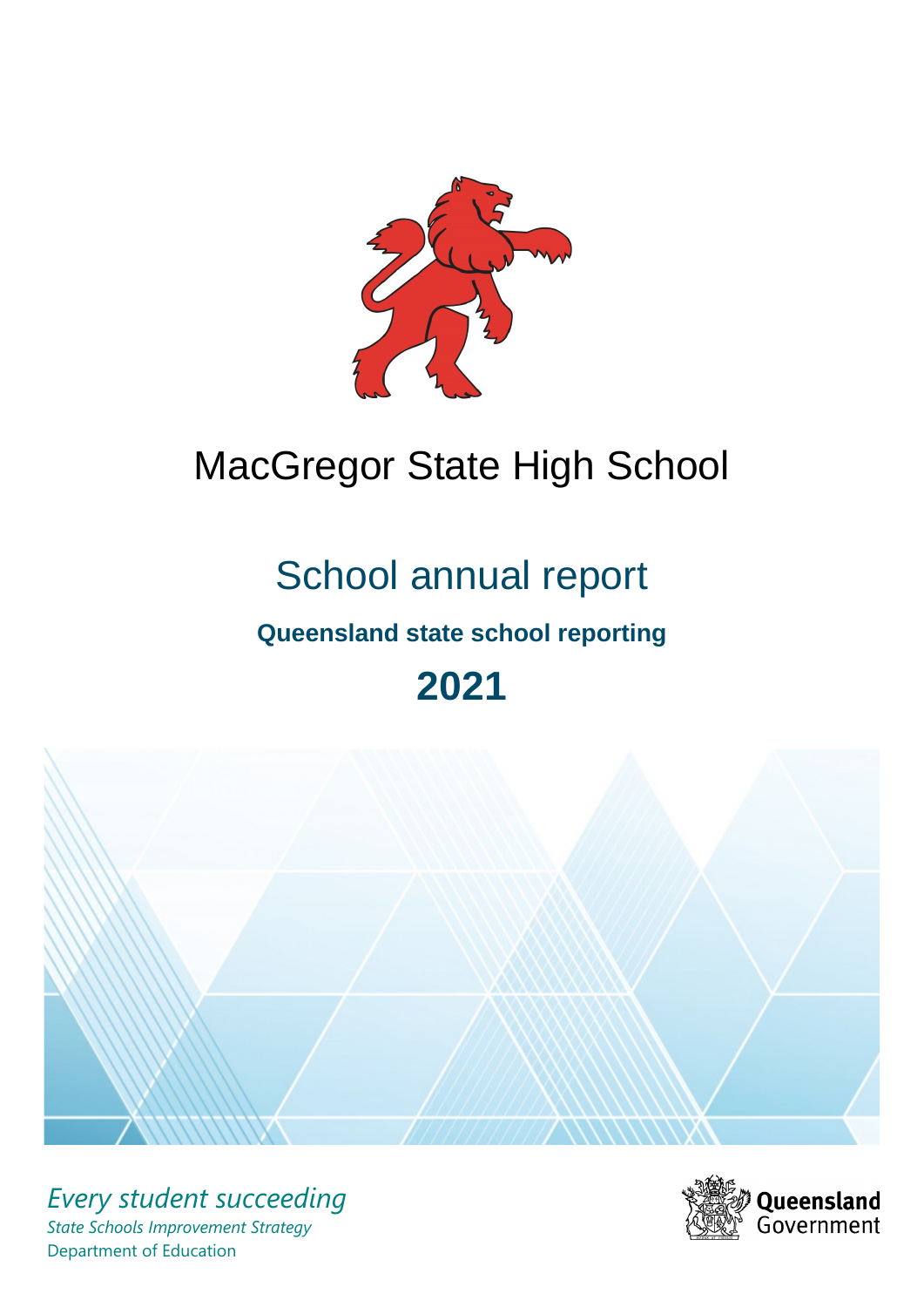**OFFICIAL – Public** Published as information source only. Public information used to create this report may not appear in this format in the public domain Please refer to disclaimer information.

#### **Contact details**

| <b>Postal Address</b> | PO Box 6020 Upper Mount Gravatt 4122 |
|-----------------------|--------------------------------------|
| <b>Phone</b>          | $(07)$ 3347 3555                     |
| Fax                   |                                      |
| Email                 | principal@macgregorshs.eq.edu.au     |
| Website               | https://macgregorshs.eg.edu.au       |

#### **Disclaimer**

The materials presented in this report are distributed by the Department of Education (the department) as an information source only.

The information and data in this report is subject to change without notice.<br>The department makes no statements, representations, or warranties about the accuracy or completeness of, and you should not rely on, any informa report. The department disclaim all responsibility and all liability (including without limitation, liability in negligence) for all expenses, losses, damages and costs you might incur as a

result of the information in this report being inaccurate or incomplete in any way, and for any reason. Despite our best efforts, the department makes no warranties that the information in this report is free of infection by computer viruses or other contamination.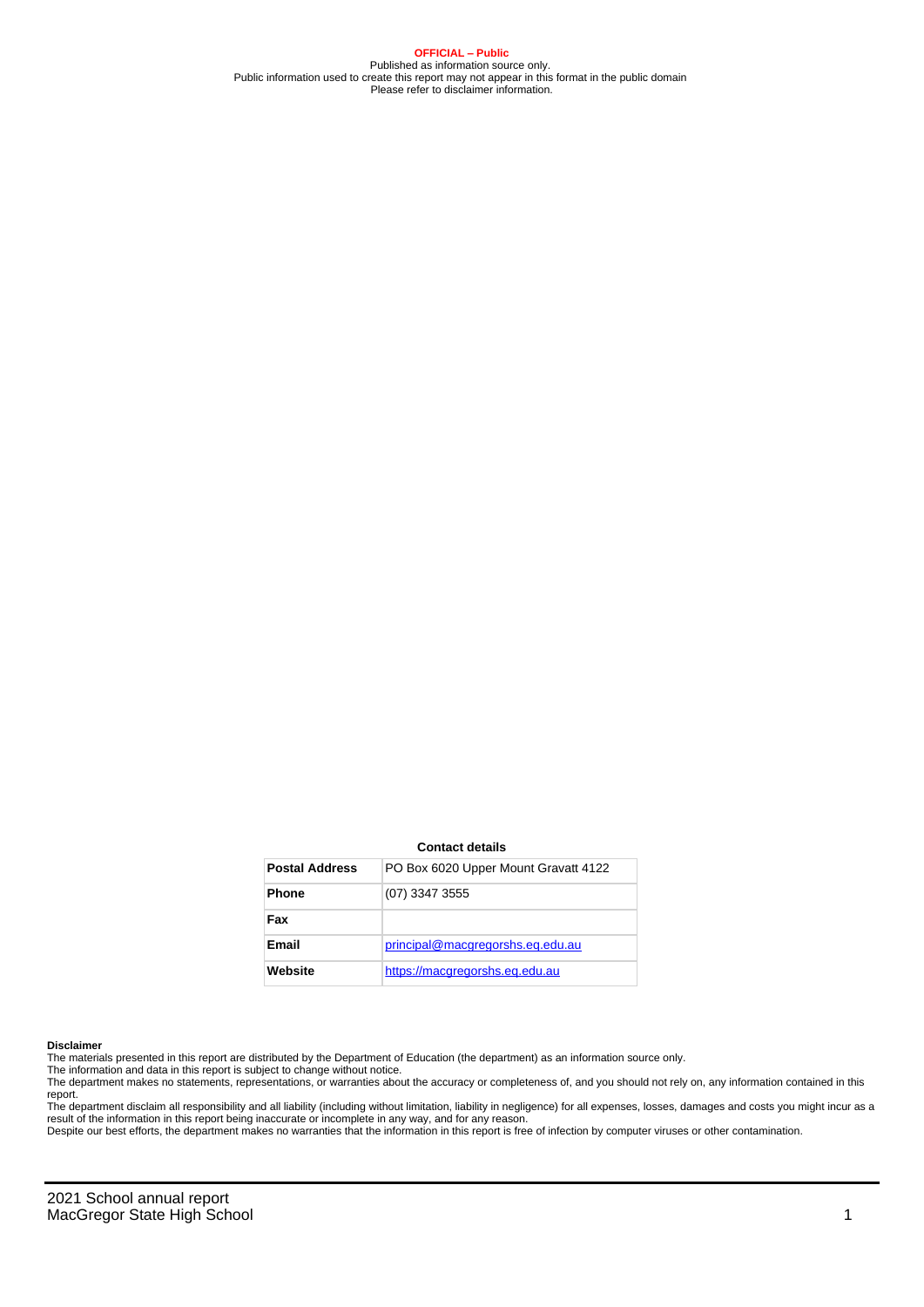| School context                     |                                                                                                                                                                                                   |
|------------------------------------|---------------------------------------------------------------------------------------------------------------------------------------------------------------------------------------------------|
| <b>Coeducational or single sex</b> | Coeducational                                                                                                                                                                                     |
| Independent Public School          | <b>Yes</b>                                                                                                                                                                                        |
| Year levels offered in 2021        | Year $7 -$ Year 12                                                                                                                                                                                |
| Webpages                           | Additional information about Queensland state schools is located on the:<br>My School website<br>٠<br>Queensland Government data website<br>Queensland Government schools directory website.<br>٠ |

# **Characteristics of the student body**

## **Student enrolments**

### **Table 1: Student enrolments by year level**

|                   |       | <b>February</b> |       |       | <b>August</b> |       |
|-------------------|-------|-----------------|-------|-------|---------------|-------|
| <b>Year Level</b> | 2019  | 2020            | 2021  | 2019  | 2020          | 2021  |
| Year <sub>7</sub> | 221   | 217             | 232   | 223   | 211           | 226   |
| Year <sub>8</sub> | 216   | 211             | 202   | 221   | 205           | 199   |
| Year 9            | 198   | 218             | 191   | 201   | 214           | 184   |
| Year 10           | 202   | 209             | 219   | 207   | 209           | 215   |
| Year 11           | 218   | 198             | 207   | 208   | 191           | 200   |
| Year 12           | 135   | 190             | 176   | 133   | 181           | 169   |
| <b>Total</b>      | 1,190 | 1,243           | 1,227 | 1,193 | 1,211         | 1,193 |

Notes

1. Student counts include headcount of all full- and part-time students at the school.

## **Average class sizes**

#### **Table 2: Average class size information for each phase of schooling**

| <b>Year Levels</b> | 2019 | 2020 | 2021 |
|--------------------|------|------|------|
| Year 7 – Year 10   | つつ   | つつ   | 22   |
| Year 11 – Year 12  | 15   | 16   |      |

Notes

1. Classes are measured against the target of 25 students per teacher in Prep to Year 3 and Years 11 to 12, and target of 28 students per teacher in Years 4 to 10. Where composite classes exist across cohorts (e.g. Year 3/4) the class size targets would be the lower cohort target.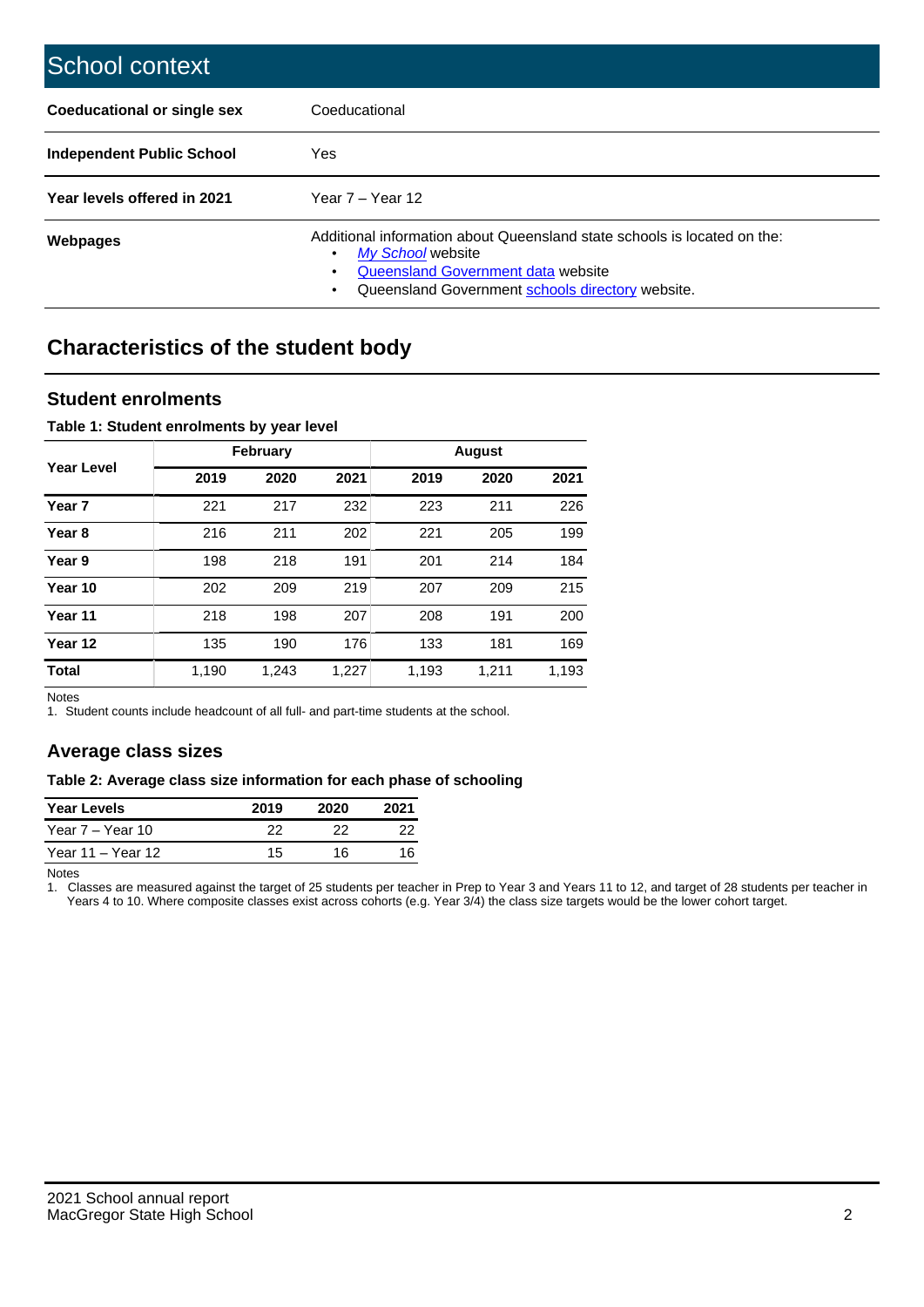## **Respectful relationships education**

To support students' learning, health and wellbeing all state schools are required to implement respectful relationships education through the Prep to Year 10 Australian Curriculum: Health and Physical Education and/or through school pastoral care programs across Prep to Year 12.

## **Parent, student and staff satisfaction**

Tables 3–5 show selected items from the Parent/Caregiver, Student and Staff School Opinion Surveys. In response to the COVID-19 health emergency, the annual school opinion surveys of students, teachers and staff were not administered in 2020. A new time series started in 2021 and data from this collection is not considered directly comparable with earlier collections due to significant methodology changes.

For state level information go to the **[School Opinion Survey](https://qed.qld.gov.au/publications/reports/statistics/schooling/schools/schoolopinionsurvey) webpage**.

#### **Table 3: Parent/Caregiver Survey**

| Percentage of parents/caregivers who agree <sup>1</sup> that:                                               | 2019  | 2020 | 2021  |
|-------------------------------------------------------------------------------------------------------------|-------|------|-------|
| This is a good school.                                                                                      | 88.9% |      | 93.1% |
| My child likes being at this school. <sup>2</sup>                                                           | 93.5% |      | 92.2% |
| My child feels safe at this school. <sup>2</sup>                                                            | 94.8% |      | 92.4% |
| My child's learning needs are being met at this school. <sup>2</sup>                                        | 86.8% |      | 90.1% |
| My child is making good progress at this school. <sup>2</sup>                                               | 88.2% |      | 89.9% |
| Teachers at this school expect my child to do his or her best. <sup>2</sup>                                 | 94.8% |      | 97.2% |
| Teachers at this school provide my child with useful feedback about his or her school<br>work. <sup>2</sup> | 86.8% |      | 88.3% |
| Teachers at this school motivate my child to learn. <sup>2</sup>                                            | 89.5% |      | 88.2% |
| Teachers at this school treat students fairly. <sup>2</sup>                                                 | 88.2% |      | 92.2% |
| can talk to my child's teachers about my concerns. <sup>2</sup>                                             | 93.3% |      | 93.1% |
| This school works with me to support my child's learning. <sup>2</sup>                                      | 89.3% |      | 91.8% |
| This school takes parents' opinions seriously. <sup>2</sup>                                                 | 80.9% |      | 89.9% |
| Student behaviour is well managed at this school. <sup>2</sup>                                              | 82.9% |      | 86.8% |
| This school looks for ways to improve. <sup>2</sup>                                                         | 90.4% |      | 89.6% |
| This school is well maintained. <sup>2</sup>                                                                | 84.4% |      | 87.4% |

Notes

1. Agree represents the percentage of respondents who Somewhat Agree, Agree or Strongly Agree with the statement.

2. Nationally agreed parents/caregiver items.

3. DW = Data withheld to ensure confidentiality.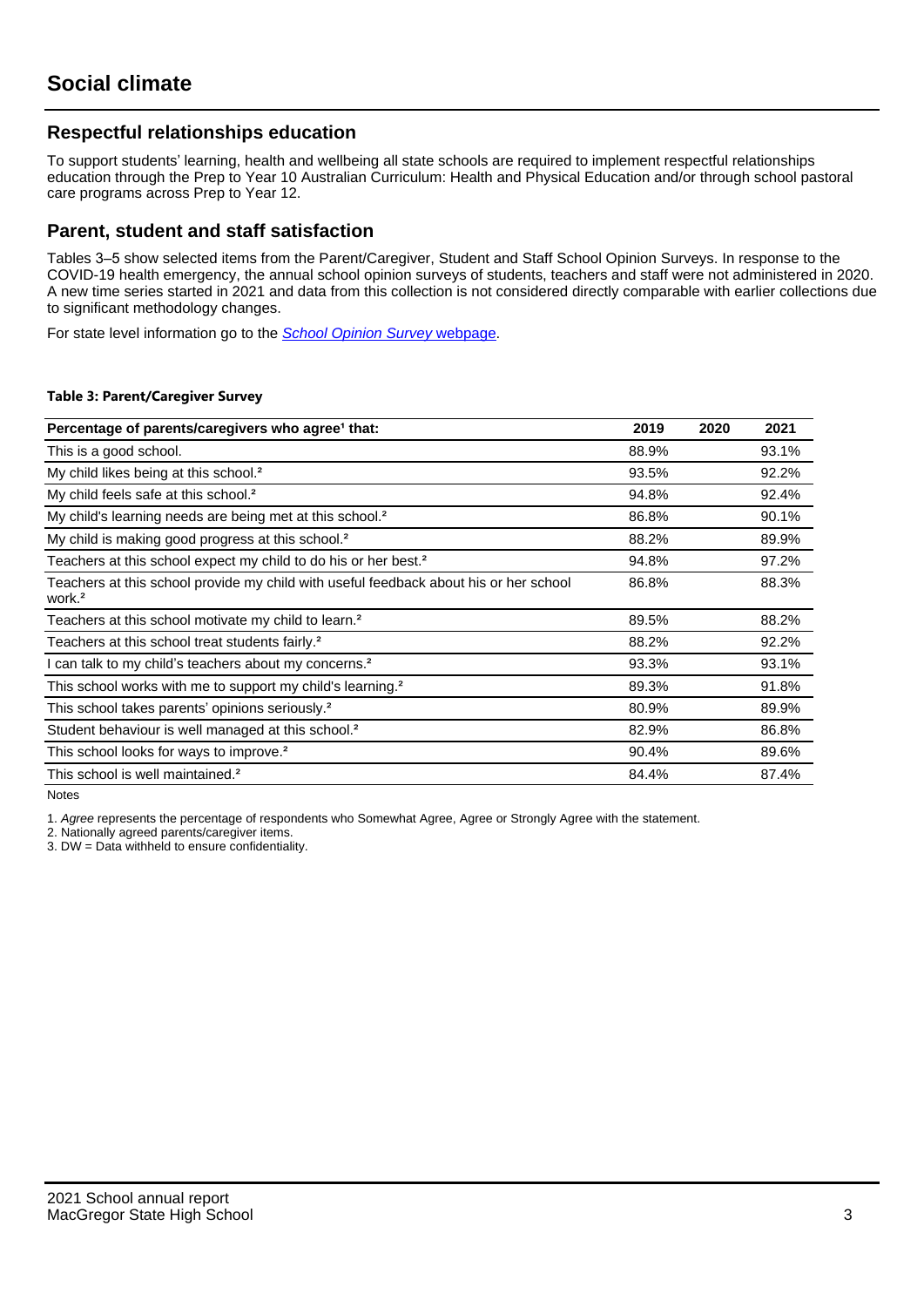#### **Table 4: Student Survey**

| Percentage of students who agree <sup>1</sup> that:                            | 2019  | 2020 | 2021  |
|--------------------------------------------------------------------------------|-------|------|-------|
| I like being at my school. <sup>2</sup>                                        | 87.6% |      | 75.2% |
| I feel safe at my school. <sup>2</sup>                                         | 95.5% |      | 82.4% |
| My teachers motivate me to learn. <sup>2</sup>                                 | 78.9% |      | 75.2% |
| My teachers expect me to do my best. <sup>2</sup>                              | 96.6% |      | 92.9% |
| My teachers provide me with useful feedback about my school work. <sup>2</sup> | 82.2% |      | 79.9% |
| Teachers at my school treat students fairly. <sup>2</sup>                      | 58.4% |      | 71.2% |
| I can talk to my teachers about my concerns. <sup>2</sup>                      | 71.1% |      | 57.4% |
| My school takes students' opinions seriously. <sup>2</sup>                     | 63.2% |      | 52.4% |
| Student behaviour is well managed at my school. <sup>2</sup>                   | 66.3% |      | 58.9% |
| My school looks for ways to improve. <sup>2</sup>                              | 86.5% |      | 84.9% |
| My school is well maintained. <sup>2</sup>                                     | 73.6% |      | 62.0% |
| My school gives me opportunities to do interesting things. <sup>2</sup>        | 84.1% |      | 82.3% |

Notes

1. Agree represents the percentage of respondents who Somewhat Agree, Agree or Strongly Agree with the statement.

2. Nationally agreed student items.

3. DW = Data withheld to ensure confidentiality.

### **Table 5: Staff Survey**

| Percentage of staff who agree <sup>1</sup> that:                                                            | 2019  | 2020 | 2021  |
|-------------------------------------------------------------------------------------------------------------|-------|------|-------|
| I feel confident embedding Aboriginal and Torres Strait Islander perspectives across the<br>learning areas. | 80.8% |      | 75.3% |
| I enjoy working at this school. <sup>2</sup>                                                                | 94.6% |      | 93.8% |
| I feel this school is a safe place in which to work. <sup>2</sup>                                           | 95.9% |      | 97.3% |
| I receive useful feedback about my work at this school. <sup>2</sup>                                        | 86.5% |      | 83.9% |
| Students are encouraged to do their best at this school. <sup>2</sup>                                       | 98.6% |      | 99.1% |
| Students are treated fairly at this school. <sup>2</sup>                                                    | 94.4% |      | 96.4% |
| Student behaviour is well managed at this school. <sup>2</sup>                                              | 91.9% |      | 88.4% |
| Staff are well supported at this school. <sup>2</sup>                                                       | 73.0% |      | 85.7% |
| This school takes staff opinions seriously. <sup>2</sup>                                                    | 70.4% |      | 83.2% |
| This school looks for ways to improve. <sup>2</sup>                                                         | 93.2% |      | 96.4% |
| This school is well maintained. <sup>2</sup>                                                                | 86.5% |      | 77.0% |
| This school gives me opportunities to do interesting things. <sup>2</sup>                                   | 80.8% |      | 85.6% |

Notes

1. Agree represents the percentage of respondents who Somewhat Agree, Agree or Strongly Agree with the statement.

2. Nationally agreed staff items.

3. DW = Data withheld to ensure confidentiality.

# **Description of how this school manages non-attendance**

Queensland state schools manage non-attendance in line with the Queensland Department of Education procedures: [Managing Student Absences and Enforcing Enrolment and Attendance at State Schools](https://ppr.qed.qld.gov.au/pp/managing-student-absences-and-enforcing-enrolment-and-attendance-at-state-schools-procedure); and [Roll Marking in State Schools,](https://ppr.qed.qld.gov.au/pp/roll-marking-in-state-schools-procedure) which outline processes for managing and recording student attendance and absenteeism.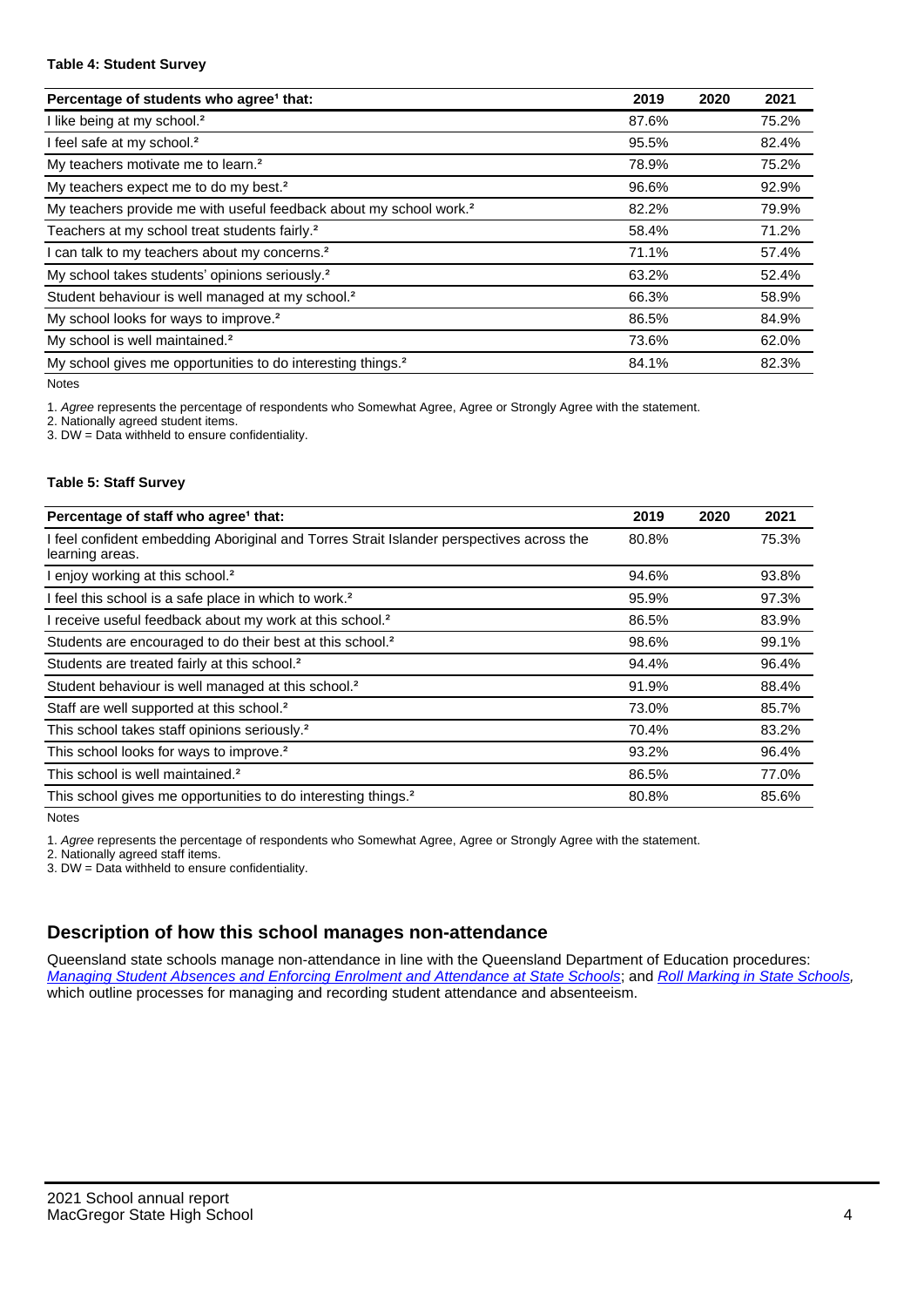# **School disciplinary absences**

#### **Table 6: Count of school disciplinary absences at this school**

| Type of school disciplinary absence | 2019 | 2020 | 2021 |
|-------------------------------------|------|------|------|
| Short suspension                    | 63   | 68   | 105  |
| Long suspension                     |      | 4    | 5    |
| Exclusion                           | 6    | 4    | 11   |
| Cancellation                        | 2    | 0    | 3    |
| Total                               | 78   | 76   | 124  |

Notes

1. School disciplinary absence (SDA) data is a total of short suspensions (1–10 days), long suspensions (11–20 days), exclusions and cancellations. 2. The number of SDAs is not the number of students who received an SDA as one student may be suspended several times in a school year. Each time a student is suspended it is recorded as an additional SDA. The data does not reflect the outcomes of appeal decisions.

3. 2020 data was impacted by the COVID-19 health emergency. There were significantly fewer SDAs during the home-based learning period (the first five weeks of Term 2) compared to other years.

# **School funding**

## **School income broken down by funding source**

School income, reported by financial year accounting cycle using standardised national methodologies and broken down by funding source is available via the [My School](http://www.myschool.edu.au/) website.

## **How to access our income details**

- 1. Click on the My School link <http://www.myschool.edu.au/>.
- 2. Enter the school name or suburb of the school you wish to search.

| Search by school name or suburb | <b>School sector</b> | School type | <b>State</b> |  |
|---------------------------------|----------------------|-------------|--------------|--|
|                                 |                      |             |              |  |

3. Click on View School Profile to access the school's profile.



4. Click on Finances and select the appropriate year to view school financial information.

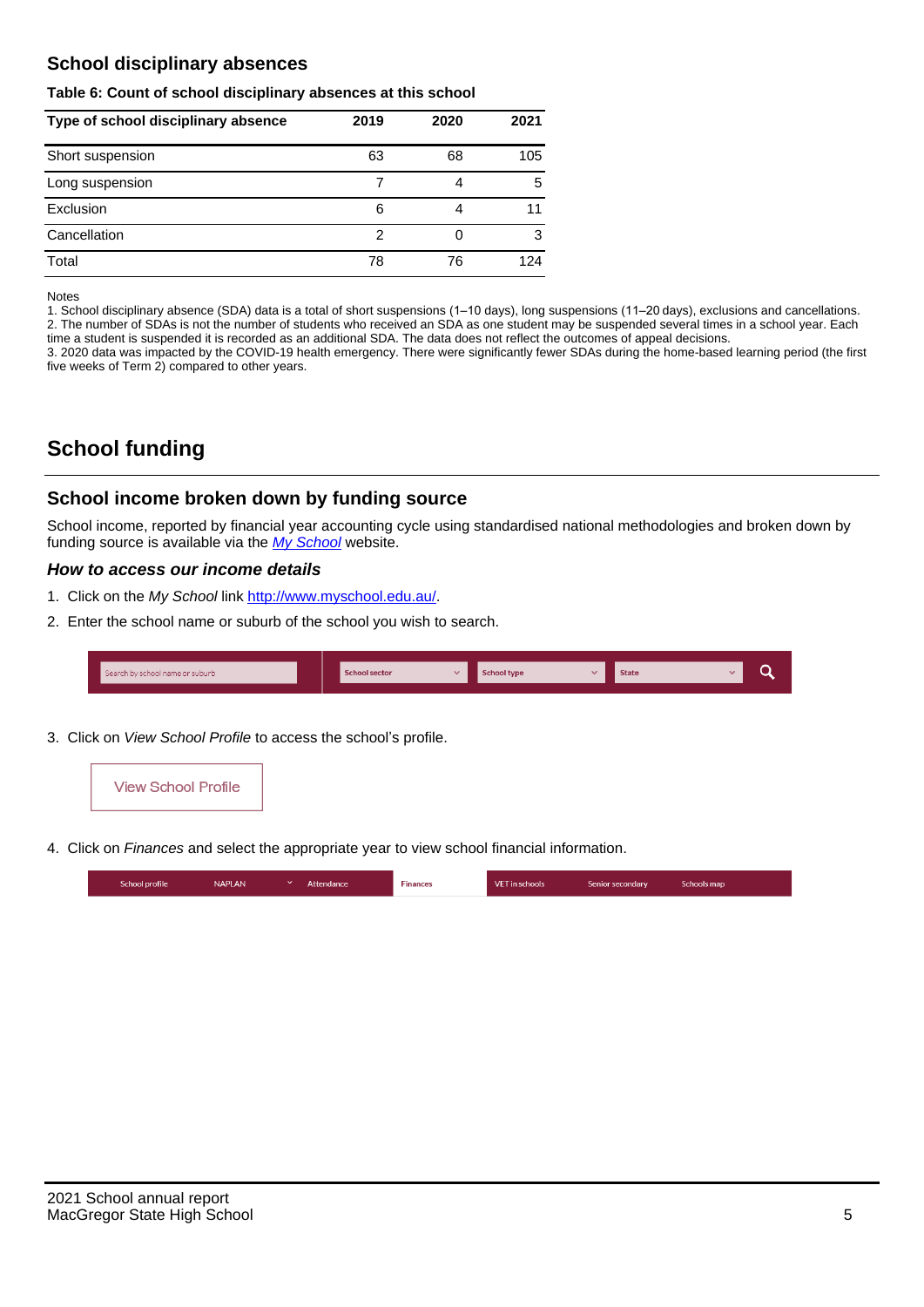# **Teacher standards and qualifications**

The Teacher registration eligibility requirements: Policy (p.1) states:

To be eligible for registration, a person must satisfy the Queensland College of Teachers (QCT) that they meet requirements regarding qualification and experience, or have otherwise met the requirements of the Australian Professional Standards for Teachers (APST). A person must also satisfy the QCT that they are suitable to teach and meet English language proficiency requirements. All these requirements are specified in the Act and the Education (Queensland College of Teachers) Regulation 2005 (the Regulation).

The qualifications required for teacher registration are successful completion of either -

- (a) a four-year initial teacher education program including teacher education studies of at least one year (e.g. a Bachelor of Education, or a double Bachelor degree in Science and Teaching) or
- (b) a one-year graduate initial teacher education program following a degree (e.g. a one-year Graduate Diploma of Education (Secondary) after a three-year Bachelor degree) or
- (c) another course of teacher education that the QCT is reasonably satisfied is the equivalent of (a) or (b). These are considered on a case-by-case basis.

For more information, please refer to the following link:

• <https://www.qct.edu.au/registration/qualifications>

# **Workforce composition**

## **Staff composition, including Indigenous staff**

### **Table 7: Workforce composition for this school**

|                    | <b>Teaching staff</b> |      |      | Non-teaching staff |      |      | Indigenous staff |      |      |
|--------------------|-----------------------|------|------|--------------------|------|------|------------------|------|------|
| <b>Description</b> | 2019                  | 2020 | 2021 | 2019               | 2020 | 2021 | 2019             | 2020 | 2021 |
| Headcount          | 112                   | 114  | 110  | 56                 | 55   | 55   | <5               | <5   |      |
| <b>FTE</b>         | 104                   | 106  | 102  | 39                 | 39   | 38   | <5               | ה>   | ה>   |

Notes

1. Teaching staff includes school leaders.

2. Indigenous refers to Aboriginal and Torres Strait Islander people of Australia.

3. FTE = full-time equivalent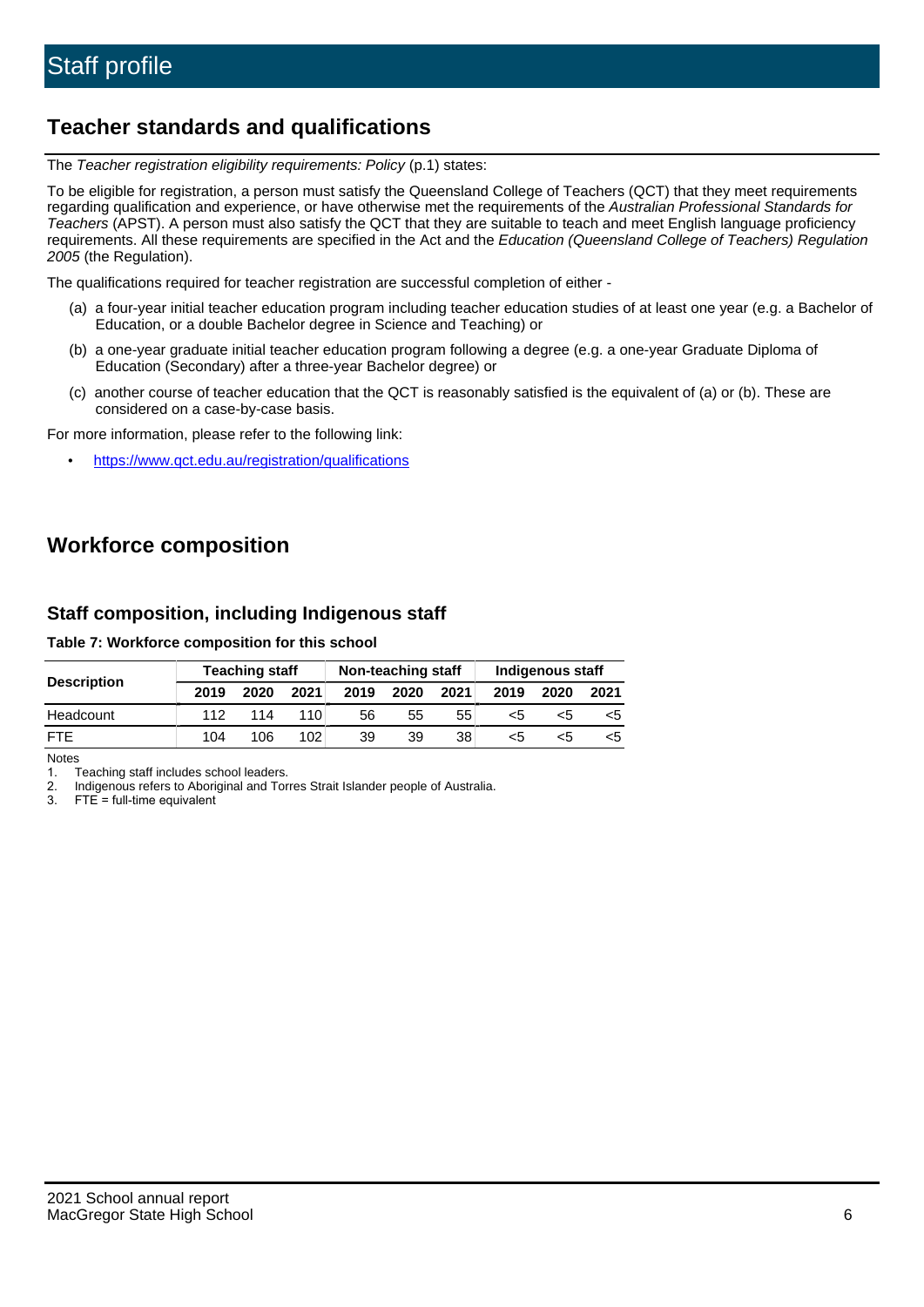# **Key student outcomes**

## **Student attendance**

Tables 8–9 show attendance rates at this school as percentages. In 2020, the COVID-19 health emergency affected student attendance in Queensland Government schools. Comparisons between 2020 and other years' attendance data should not be made.

#### **Table 8: Overall student attendance at this school**

| <b>Description</b>                                  | 2019 | 2020 | 2021 |
|-----------------------------------------------------|------|------|------|
| Overall attendance rate for students at this school | 92%  | 91%  | 90%  |

Notes

1. The attendance rate is the full- and part-time days attended as a percentage of enrolled school days.

2. Full-time students only.

#### **Table 9: Student attendance rates for each year level at this school**

| <b>Year Level</b> | 2019 | 2020 | 2021 |
|-------------------|------|------|------|
| Year 7            | 94%  | 92%  | 92%  |
| Year 8            | 92%  | 91%  | 91%  |
| Year 9            | 91%  | 91%  | 90%  |
| Year 10           | 90%  | 91%  | 91%  |
| Year 11           | 91%  | 90%  | 89%  |
| Year 12           | 91%  | 93%  | 88%  |

Notes

1. The attendance rate is the full- and part-time days attended as a percentage of enrolled school days.

2. Full-time students only.

3. DW = Data withheld to ensure confidentiality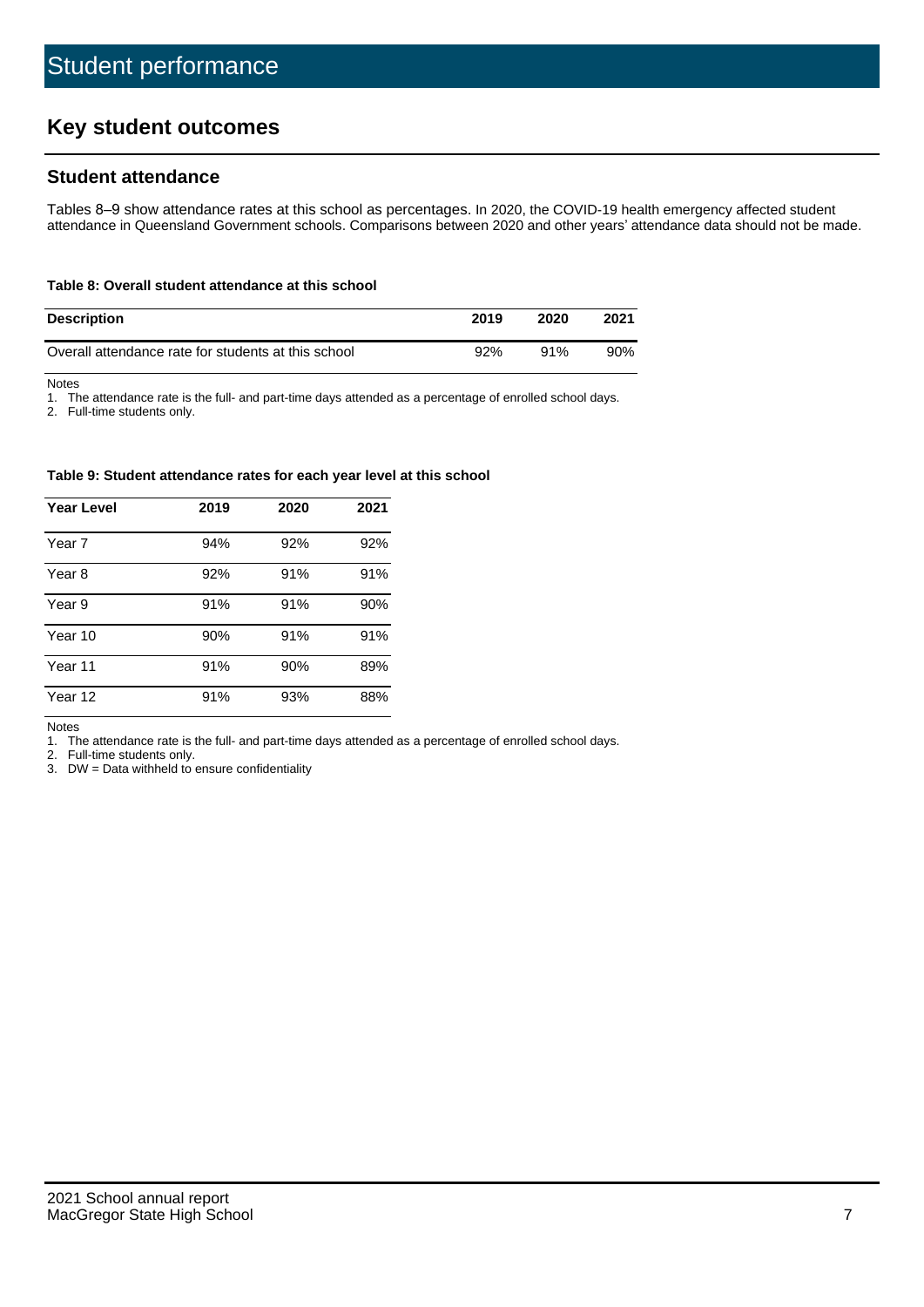# **NAPLAN**

Our reading, writing, spelling, grammar and punctuation, and numeracy results for the Years 3, 5, 7 and 9 NAPLAN tests are available via the [My School](http://www.myschool.edu.au/) website.

### **How to access our NAPLAN results**

- 1. Click on the My School link <http://www.myschool.edu.au/>.
- 2. Enter the school name or suburb of the school you wish to search.

| Search by school name or suburb | <b>School sector</b> | <b>School type</b>                        |          | <b>State</b> |  |
|---------------------------------|----------------------|-------------------------------------------|----------|--------------|--|
|                                 |                      |                                           |          |              |  |
|                                 |                      | $\sim$ $\sim$ $\sim$ $\sim$ $\sim$ $\sim$ | $\cdots$ |              |  |

3. Click on View School Profile of the appropriate school to access the school's profile.



4. Click on NAPLAN and select a year to view school NAPLAN information.

|--|

#### Notes

- 1. If you are unable to access the internet, please contact the school for a hard copy of the school's NAPLAN results.
- 2. The National Assessment Program Literacy and Numeracy ([NAPLAN\)](http://www.nap.edu.au/naplan) is an annual assessment for students in Years 3, 5, 7 and 9.